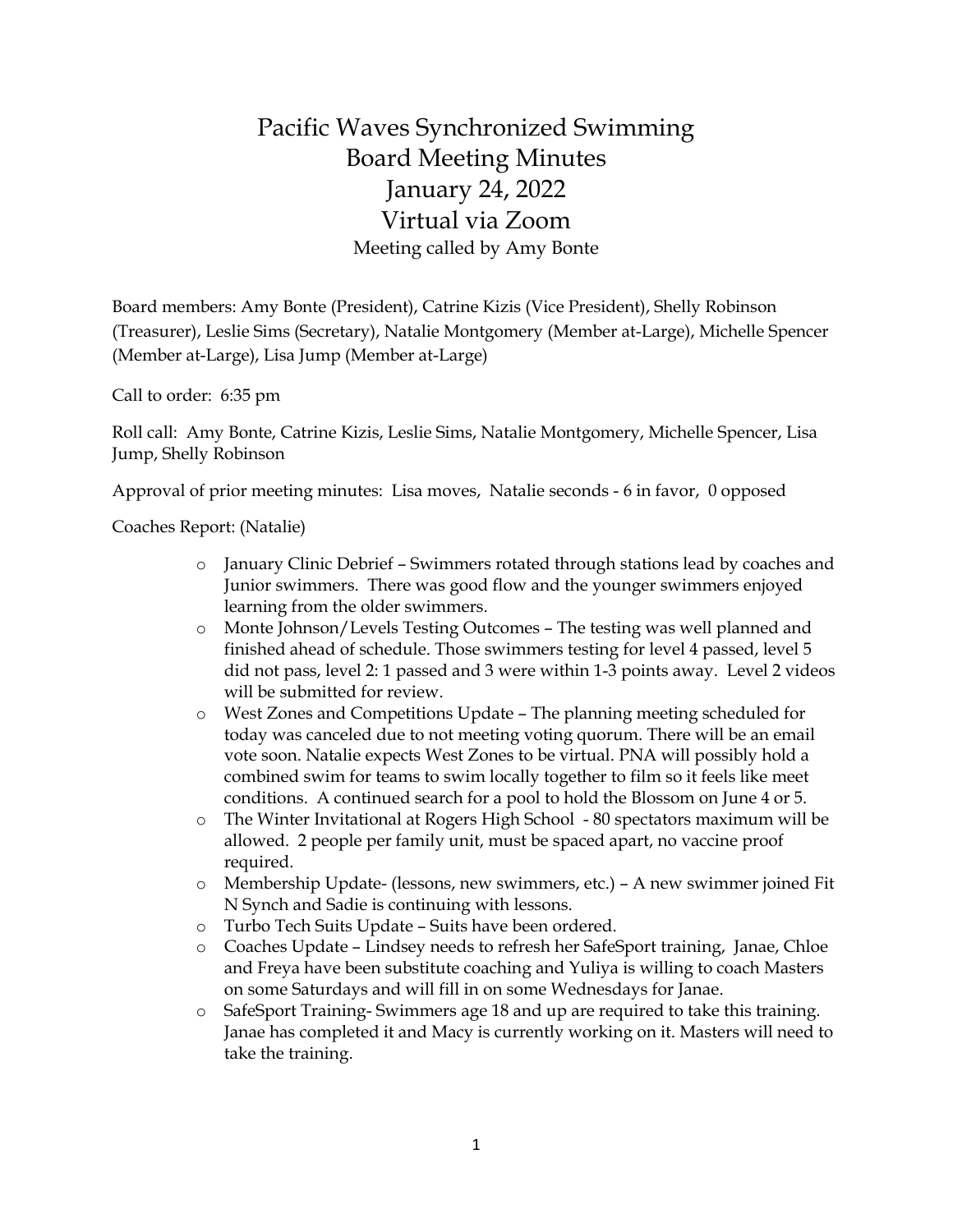PNA Rep Report: (Natalie)

- o Update A meeting held but no swimmers attended. The budget was discussed budget. PNA expects to lose \$4,000 this year due to fewer meets or clinics being held during COVID. They have proposed raising the meet sponsor fee from \$15 to \$20 per swimmer. Waiting for email vote to conclude. Pools are not allowing us to have concessions during COVID which has cut down on income.
- o We will reach out to see if we can get a grant and housing discounts for our meet at Curtis High School.
- o Still looking for a PNA treasurer.

## Chairman Report: (Amy)

o Parent Communication:

-Volunteer opportunities and hours: Concessions are suspended for now. Novice Meet Moms did a great job. Michelle S. is trained on Clipboards and ready to do this at meets going forward. Awards/Medals volunteers will be staffed by Seattle Synchro.

-Facebook Members Only – The novice parents have asked for a way to share information. After discussion, we decided Facebook Members Only is too time consuming and not all parents use Facebook. We recommend coaches consider using a Google Shared Folder.

Amy will send out parent reminders around marketing and other topics such as sharing our marketing flyer and using Amazon Smile.

Committee/Representative reports:

- Treasurer's report: (Shelly)
	- o Coach Checking: \$222.80
	- o Checking: \$7,700.30
	- o Savings: \$10,331.57
	- o YTD Income: \$27,474.46
	- o YTD Expenses: \$20,780.28
	- o YTD P & L Budget:
	- o Budgeted Total Expenses: \$58,615.00
	- o Our pool fees are coming in at a lower level than last year which is helping our expenses.
	- o Minimum Wage Increase Minimum wage increased beginning in January. Coaches who are paid minimum wage changed from \$13.69 to \$14.49. We will need to revisit our pay across the spectrum at the end of this season.
	- o Sports Engine Tabled for now and we will revisit over the summer.